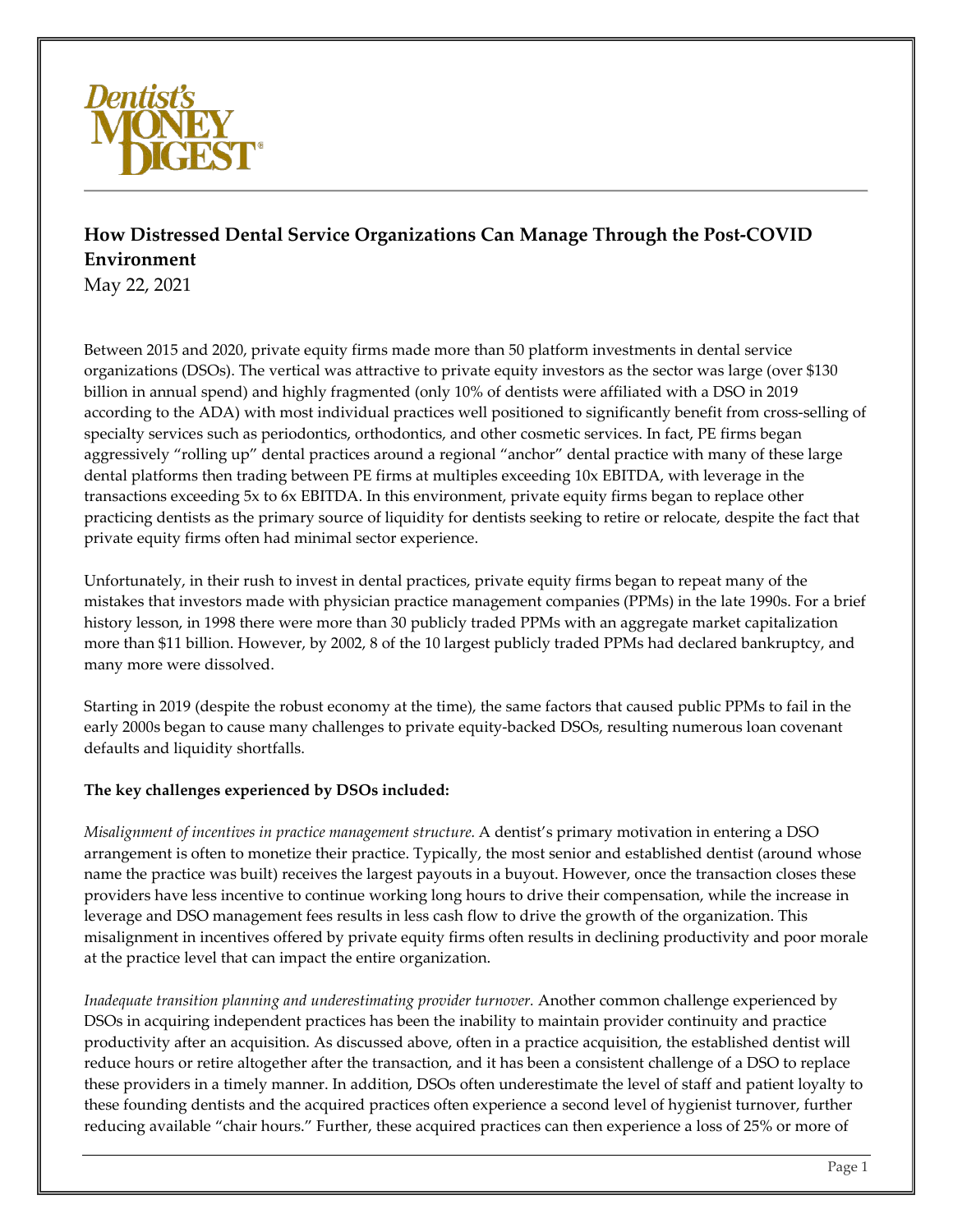patient volume within 6 months of acquisition, thereby greatly reducing the profitability of practice or even resulting in losses. Often it can take several quarters or even years to rebuild the patient volume after the provider base has stabilized.

*Over estimating overhead savings from consolidation.* DSOs often acquire dental practices using valuations that assume improved cashflow from significant reductions in practice overhead costs from centralizing scheduling, billing, and collections. DSOs then proceed to eliminate administrative staff at the practice level and shift patient support to centralized business centers, which has often proven to be an ineffective strategy, resulting in reduced practice productivity, lower collections, and patient attrition. The elimination of patient support staff frustrates the providers who rely on this staff to juggle schedules daily to maximize efficiency. It is the local practice support staff that can most effectively work with providers on a real-time basis to accommodate patient requests for appointment modifications and fill cancellations. When patient requests are directed to centralized call centers, the customer representative typically does not have the capacity to talk with the dentists and hygienists to accommodate changes (i.e. "squeeze a patient in") and must therefore reschedule to extended dates in the future, which results in deferred or lost appointments. Additionally, the local staff have the relationship with the patient and are best positioned to collect copays and deductibles and follow up on delinquent payments. Thus, while there are often opportunities to improve practice efficiencies in an acquisition, many DSOs actually impair DSO profitability by centralizing functions and eliminating practice staff to generate immediate cost savings.

*Failure to invest in practice integration.* In contrast to the mistakes described above, the most successful DSOs often add overhead in the form of regional personnel to provide hands-on support to individual practices in their adoption of standardized operating practices and compliance procedures, migration to more robust patient accounting and Customer Relationship Management (CRM (Customer Relationship Management)) software and transitioning to preferred vendor relationships. The regional staff and additional investment in training at the practice level will increase operating costs in the short run but results in more efficient and scalable practices in the long run. Those DSOs that fail to invest in the personnel and infrastructure to scale their practice generally fail to reap the benefits of consolidation and remain overly dependent on key "rain-maker" dentists to drive volume and revenue growth.

*Too much leverage, not enough capital.* Many private equity-backed DSOs have leverage exceeding 5x to 6x EBITDA. This level of leverage limits capital available to invest in new technologies, properly integrate new practices, or recruit and retain new providers that are necessary to keep the practices competitive. In addition, such levels of leverage offer no margin for error in addressing reimbursement declines, unexpected provider turnover, or other operational challenges.

Many DSOs were already facing significant challenges from these factors before the COVID-19 pandemic. During 2020, the pandemic caused widespread closure of offices and a general drop in demand for many dental services. This caused even the most successful DSOs to experience significant liquidity challenges and required most DSOs to seek additional funding from their lenders and investors to survive. Now, as the economy fully reopens, many of these DSOs are likely to require a second round of funding to become fully stabilized and profitable. According to a March 2021 survey by the ADA, 99% of U.S. dental practices are back open with patient volumes reaching approximately 80% of pre-pandemic levels. Given the high levels of leverage and the pre-pandemic operating deterioration of many DSOs, these upcoming funding decisions are likely to be difficult as both PE firms and lenders evaluate if they are better off continuing to invest in the DSO platform or seeking to liquidate the individual practices.

## **Moving Forward: A Decision Framework**

The following key issues need to be addressed by private equity firms, lenders, and practice owners in deciding how to proceed with distressed DSOs: